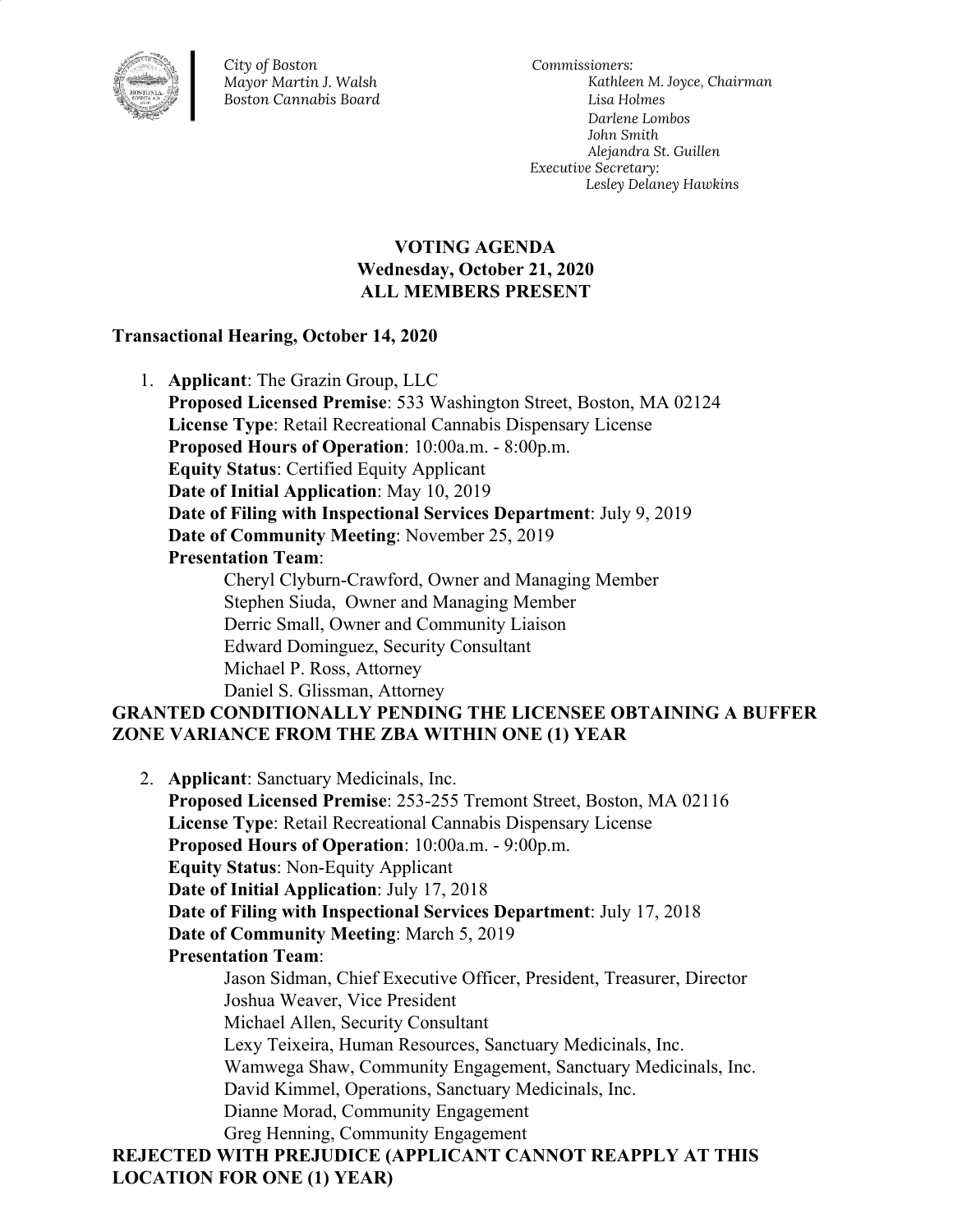3. **Applicant**: Legal Greens LLC

**Proposed Licensed Premise**: 693 Dudley Street, Boston, MA 02125 **License Type**: Retail Recreational Cannabis Dispensary License **Proposed Hours of Operation**: 11:00a.m. - 8:00p.m. **Equity Status**: Certified Equity Applicant **Date of Initial Application**: May 14, 2019 **Date of Filing with Inspectional Services Department**: June 25, 2019 **Date of Community Meeting**: September 4, 2019 **Presentation Team**: Vanessa Jean-Baptiste, Co-owner Michael Maloney, Co-owner

Mark Bouquet, Co-owner

# **DEFERRED TO ALLOW CERTIFIED EQUITY APPLICANT TO OBTAIN TECHNICAL ASSISTANCE FROM OED AND TO REVISE ITS PROPOSAL**

4. **Applicant**: Fairway Botanicals Inc. d/b/a The Hempest **Proposed Licensed Premise**: 882-886 South Street, Roslindale, MA 02131 **License Type**: Retail Recreational Cannabis Dispensary License **Proposed Hours of Operation**: 10:00a.m. - 9:00p.m. **Equity Status**: Non-Equity Applicant **Date of Initial Application**: July 20, 2018 **Date of Filing with Inspectional Services Department**: August 29, 2018 **Date of Community Meeting**: December 5, 2018 **Presentation Team**: Mitch Rosenfield, CEO

Rick Ovesen, COO

#### **GRANTED**

5. **Applicant**: Erba C3 Dorchester LLC **Proposed Licensed Premise**: 43 Freeport Street, Boston, MA 02122 **License Type**: Retail Recreational Cannabis Dispensary License **Proposed Hours of Operation**: 10:00a.m. - 9:00p.m. **Equity Status**: Certified Equity Applicant **Date of Initial Application**: February 26, 2020 **Date of Filing with Inspectional Services Department**: February 19, 2020 **Date of Community Meeting:** August 20, 2020 **Presentation Team**: Ankur Rungta, Owner Brian Chavez, Owner Michael Ross, Attorney

Daniel Glissman, Attorney

#### **GRANTED**

6. **Applicant**: Sira Naturals, Inc.

**Proposed Licensed Premise**: 827-829 Boylston Street, Boston, MA 02116 **License Type**: Retail Recreational Cannabis Dispensary License **Proposed Hours of Operation**: Monday - Saturday: 10:00a.m. - 8:00p.m.; Sunday: 10:00a.m. - 6:00p.m. **Equity Status**: Non-Equity Applicant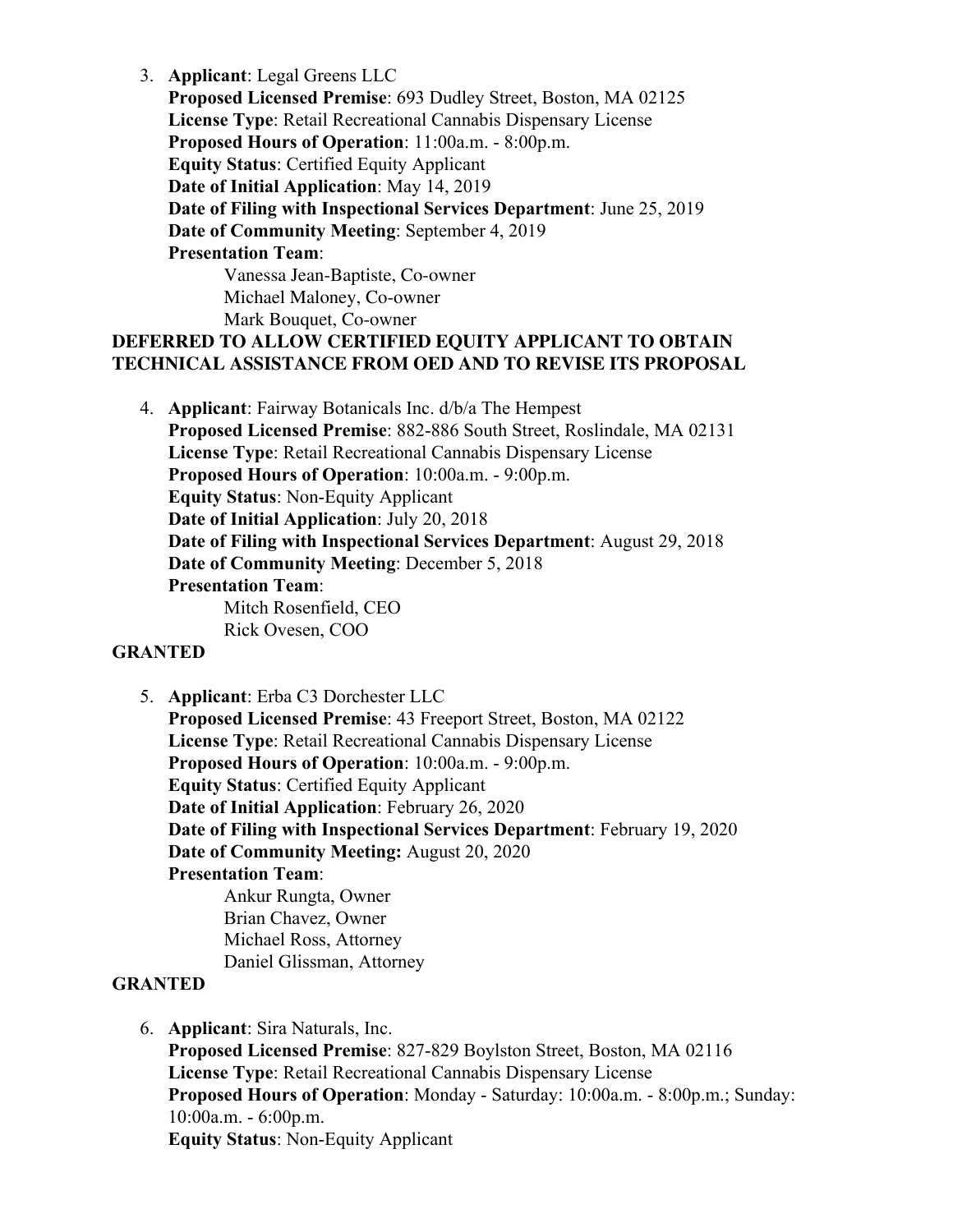**Date of Initial Application**: August 21, 2018 **Date of Filing with Inspectional Services Department**: August 22, 2018 **Date of Community Meeting**: April 8, 2019 **Presentation Team**: David Rosenberg, Co-Founder, President, and Board Member Louis Karger, Co-Founder, Treasurer, and Board Member Dwan Packnett, Vice President of Government Relations and Community Investment Michael Foley, Regional Dispensary Manager Christian Regnier, Attorney for Landlord Yareni (Yari) Sanchez, Attorney for Landlord

#### **GRANTED**

#### **Old & New Business**

1. Motion to post the draft amendment to the BCB's Rules and Regulations regarding transferability licenses and changes to beneficial interests in licenses granted by the BCB; open a thirty (30) day public comment period regarding the same; and post the legal notice pursuant to M.G.L. ch. 30A.

# **GRANTED**

2. Motion to request the Executive Secretary draft an amendment for consideration and discussion to the BCB's Rules and Regulations regarding holiday hours of operation.

# **GRANTED**

3. Motion to request the Executive Secretary to review the hearing dates for the November and December hearings and to work with the members of the BCB to amend the same to ensure no scheduling conflicts.

#### **GRANTED**

4. New Dia LLC has applied for a Recreational Cannabis Retail Dispensary License to be exercised at 48-62 Brookline Avenue in the Fenway. The applicant is an equity applicant. The BCB deferred the previous vote on this application to allow for the submission of supplemental information regarding the security and operations plan.

# **GRANTED CONDITIONALLY PENDING LICENSEE OBTAINING A BUFFER ZONE VARIANCE FROM THE ZBA WITHIN ONE (1) YEAR AND LICENSEE'S FINAL SECURITY AND OPERATIONS PLAN ADDRESSING GAME DAYS, SPECIAL EVENTS, AND OTHER HIGH TRAFFIC DAYS**

5. Suns Mass, Inc. has requested reconsideration for its application for a co-located Recreational Cannabis Retail Dispensary, Medical Dispensary, and Manufacturing License to be exercised at 931 Hyde Park Avenue in Hyde Park. The applicant is a non-equity applicant.

The applicant will be given eight (8) minutes to present at the BCB's November transactional hearing.

#### **ACKNOWLEDGED**